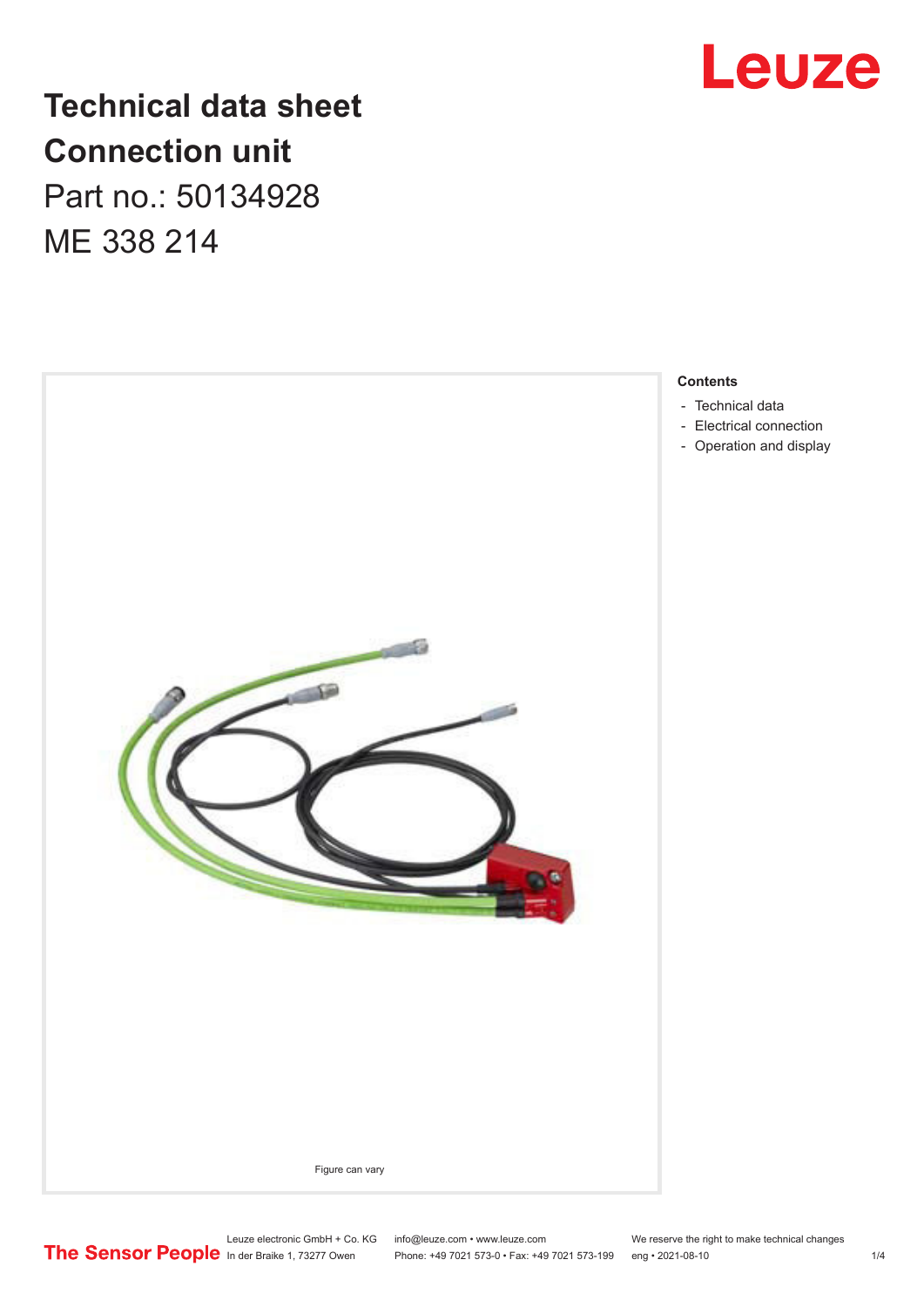### <span id="page-1-0"></span>**Technical data**

#### **Basic data**

|                        | Suitable for                 | <b>BCL 338i</b>        | Fun               |
|------------------------|------------------------------|------------------------|-------------------|
| Suitable for interface |                              | <b>EtherCAT</b>        | <b>Typ</b><br>Thr |
|                        |                              |                        | <b>Typ</b>        |
|                        | <b>Connection</b>            |                        | Mat               |
|                        | <b>Number of connections</b> | 5 Piece(s)             | No.               |
|                        |                              |                        | Enc               |
|                        | <b>Connection 1</b>          |                        | Cab               |
|                        | <b>Function</b>              | PWR / SW IN / OUT      |                   |
|                        | <b>Type of connection</b>    | Cable with connector   | <b>Mech</b>       |
|                        | Cable length                 | 600 mm                 |                   |
|                        | <b>Thread size</b>           | M <sub>12</sub>        | Desig             |
|                        | <b>Type</b>                  | Male                   | Dimen             |
|                        | <b>Material</b>              | Metal                  | Housi             |
|                        | No. of pins                  | 5-pin                  | Net we            |
|                        | Encoding                     | A-coded                | Housi             |
|                        |                              |                        |                   |
|                        | <b>Connection 2</b>          |                        | Opera             |
|                        | <b>Function</b>              | Service interface      | Type o            |
|                        | <b>Type of connection</b>    | <b>USB</b>             | <b>Numb</b>       |
|                        |                              |                        |                   |
|                        | <b>Connection 3</b>          |                        | <b>Class</b>      |
|                        | <b>Function</b>              | <b>HOST / BUS IN</b>   | Custo             |
|                        | <b>Type of connection</b>    | Cable with RJ45 socket | eCl@s             |
|                        | Cable length                 | 400 mm                 |                   |
|                        | No. of pins                  | 8-pin                  | eCl@s             |
|                        |                              |                        | eCl@s             |
|                        | <b>Connection 4</b>          |                        | eCl@s             |
|                        | <b>Function</b>              | <b>BUS OUT</b>         | eCl@s             |
|                        | <b>Type of connection</b>    | Cable with RJ45 socket | ETIM !            |
|                        | Cable length                 | 500 mm                 | ETIM <sup>(</sup> |
|                        | No. of pins                  | 8-pin                  | ETIM 7            |
|                        |                              |                        |                   |

| <b>Connection 5</b>          |                           |
|------------------------------|---------------------------|
| <b>Function</b>              | Signal OUT                |
| <b>Type of connection</b>    | Cable with connector      |
| <b>Thread size</b>           | M <sub>8</sub>            |
| <b>Type</b>                  | Female                    |
| <b>Material</b>              | Metal                     |
| No. of pins                  | 4-pin                     |
| Encoding                     | A-coded                   |
| Cable length                 | 300                       |
|                              |                           |
| <b>Mechanical data</b>       |                           |
| Design                       | Cubic                     |
| Dimension (W x H x L)        | 64 mm x 33.5 mm x 43.5 mm |
| <b>Housing material</b>      | Metal                     |
| Net weight                   | 70 q                      |
| <b>Housing color</b>         | Red, RAL 3000             |
| <b>Operation and display</b> |                           |
| Type of display              | <b>LED</b>                |
| <b>Number of LEDs</b>        | 2 Piece(s)                |
| <b>Classification</b>        |                           |
| <b>Customs tariff number</b> | 84733080                  |
| eCl@ss 5.1.4                 | 27280190                  |
| eCl@ss 8.0                   | 27280190                  |
| eCl@ss 9.0                   | 27279090                  |
| eCl@ss 10.0                  | 27280192                  |
| eCl@ss 11.0                  | 27280191                  |
| <b>ETIM 5.0</b>              | EC002498                  |
| <b>ETIM 6.0</b>              | EC003015                  |
| <b>ETIM 7.0</b>              | EC003015                  |

## **Electrical connection**

#### **Connection 1**

| <b>Function</b>    | PWR / SW IN / OUT     |
|--------------------|-----------------------|
| Type of connection | Cable with connector  |
| Cable length       | 600 mm                |
| Cable color        | <b>Black</b>          |
| Wire cross section | $0.34 \, \text{mm}^2$ |
| <b>Thread size</b> | M12                   |
| <b>Type</b>        | Male                  |
| <b>Material</b>    | Metal                 |
| No. of pins        | $5$ -pin              |
| Encoding           | A-coded               |

#### **Pin Pin assignment 1** VIN **2** SWIO 1 **3** GNDIN **4** SWIO 2 **5** FE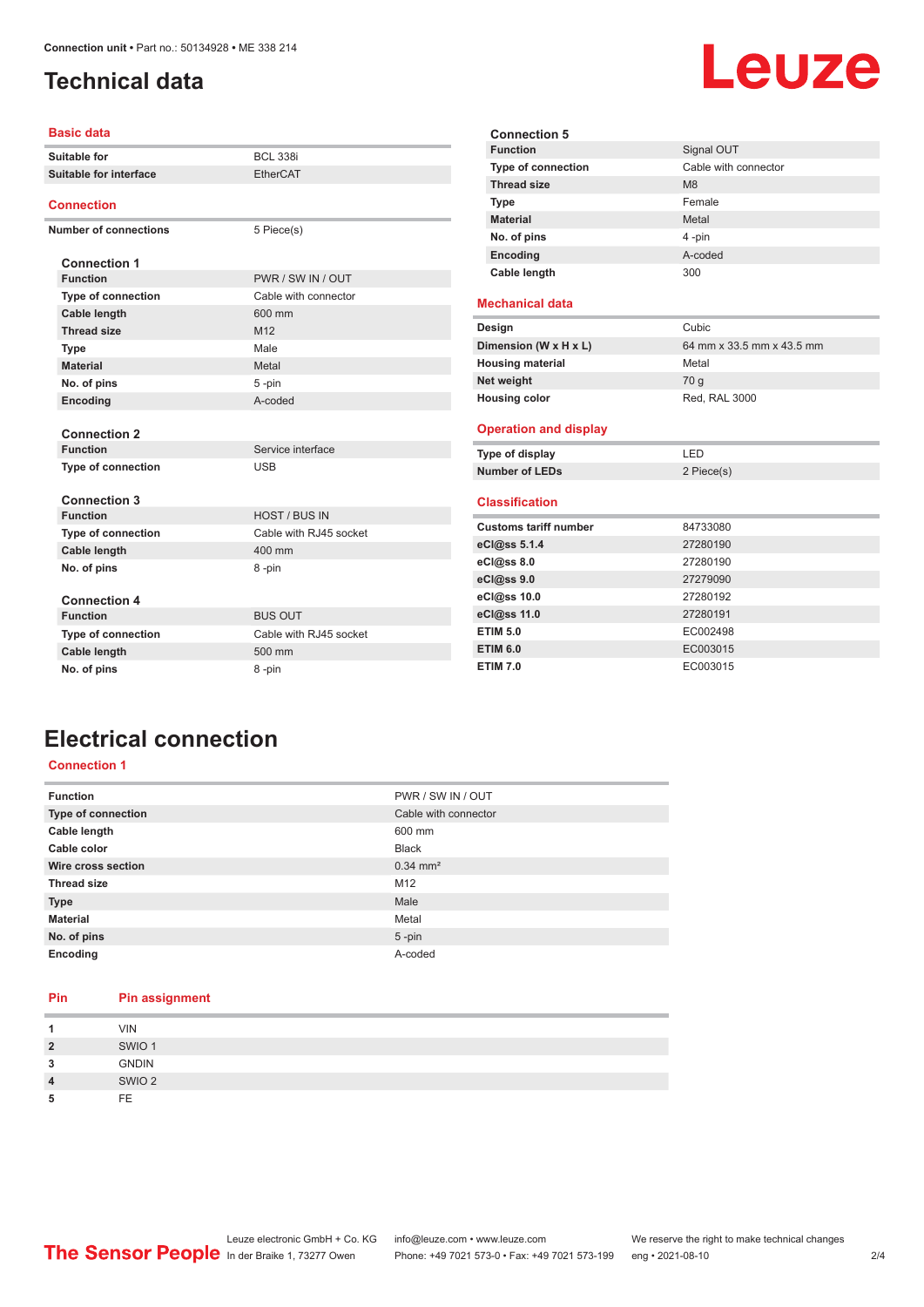### **Electrical connection**

# Leuze

#### **Connection 2**

| Function              | Service interface |
|-----------------------|-------------------|
| Type of connection    | <b>USB</b>        |
| <b>Connector type</b> | USB 2.0 Mini-B    |

#### **Connection 3**

| Function           | HOST / BUS IN          |
|--------------------|------------------------|
| Type of connection | Cable with RJ45 socket |
| Cable length       | 400 mm                 |

#### **Pin Pin assignment**

| 1              | $TD+$ |
|----------------|-------|
| $\overline{2}$ | $RD+$ |
| 3              | TD-   |
| $\overline{4}$ | n.c.  |
| 5              | RD-   |
| 6              | n.c.  |
| 7              | n.c.  |
| 8              | n.c.  |
|                |       |

#### **Connection 4**

| Function           | <b>BUS OUT</b>         |
|--------------------|------------------------|
| Type of connection | Cable with RJ45 socket |
| Cable length       | 500 mm                 |

#### **Pin Pin assignment**

| 1              | TD+   |
|----------------|-------|
| $\overline{2}$ | $RD+$ |
| 3              | TD-   |
| $\overline{4}$ | n.c.  |
| 5              | n.c.  |
| 6              | RD-   |
| 7              | n.c.  |
| 8              | n.c.  |

#### **Connection 5**

| <b>Function</b>           | Signal OUT           |
|---------------------------|----------------------|
| Type of connection        | Cable with connector |
| <b>Thread size</b>        | M <sub>8</sub>       |
| <b>Type</b>               | Female               |
| <b>Material</b>           | Metal                |
| No. of pins               | $4$ -pin             |
| Encoding                  | A-coded              |
| Wire cross section        | 0.34                 |
| Cable color               | <b>Black</b>         |
| Cable length              | 300                  |
| <b>Sheathing material</b> | <b>PUR</b>           |

#### **Pin Pin assignment**

|           | V+     |
|-----------|--------|
| 2         | n.c.   |
| ໍາ<br>- 1 | GND    |
|           | SW OUT |